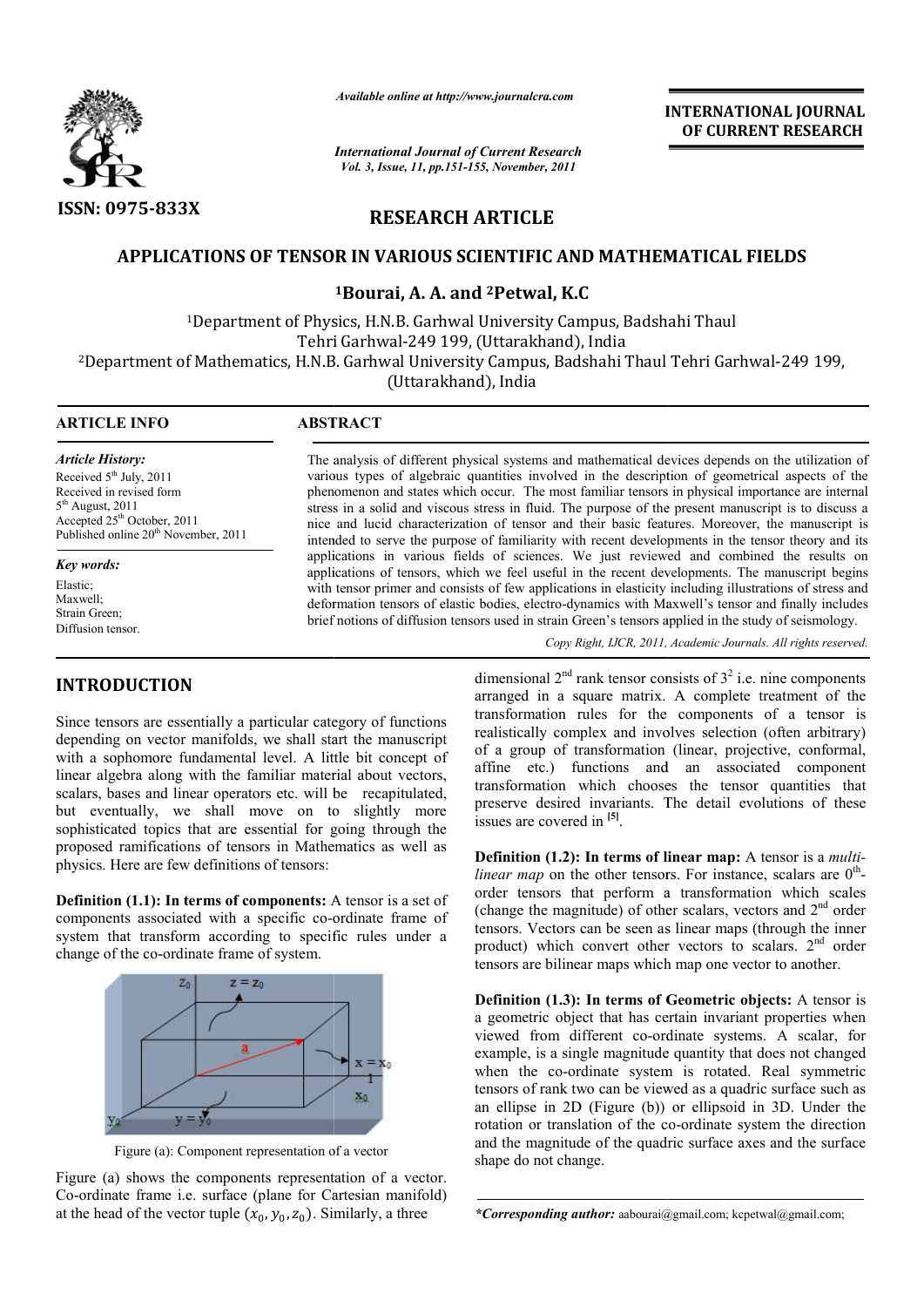

Figure (b): Geometry of 2<sup>nd</sup> rank real symmetric tensor

**Definition (1.4): In terms of component freeness:** We'll now define the modern component free definition a tensor which will follow the usual transformation laws.

*A tensor of type* (*r, s*) on a vector manifold *V* is a scalar valued (i.e. *C*-valued) function *T* on

$$
\underbrace{V \times V \times \dots \times V}_{r-times} \times \underbrace{V^* \times V^* \times \dots \times V^*}_{s-times}
$$
 (1.1)

which is linear in each argument, i.e.

$$
T(v_1 + cw, v_2, \dots, v_r, f_1, f_2, \dots, f_s) =T(v_1, \dots, v_r, f_1, \dots, f_s) + cT(w, v_2, \dots, f_1, \dots, f_s)
$$
 (1.2)

are similar for all arguments. This property is called *multilinearity*. It is quite interesting to note that dual vectors are  $(1, 1)$ 0) tensors and those vectors can be viewed as (0, 1) tensors as follows:

$$
v(f) \equiv f(v) \text{where } v \in V, f \in V^*.
$$
 (1.3)

Similarly, linear operators can be viewed as (1, 1) tensors as

$$
A(v, f) \equiv f(Av). \tag{1.4}
$$

### **Applications of tensor in various fields**

In this section, we shall outline some applications of tensor in various mathematical & scientific fields.

**Applications in Elasticity (Stress tensor of elastic bodies)** [2]. Surface stress is a specification of the force per unit area (force intensity) acting on the surface. The state of stress of an elastic medium is specified once we know the force working on an arbitrary element of area  $d\sigma$  passing through an arbitrary point M of the medium which, while defining the stress should be considered in equilibrium. Let *r* be the radius vector of *M* and *n* be the unit normal to  $d\sigma$ . Then the force acting on  $d\sigma$  equals to  $\mathbf{p}d\sigma$ , where the stress  $\mathbf{p}$  is a function of  $p(r, n)$  for the vectors  $r$  and  $n$  (Figure 2.1). Now, we shall show that the function  $p(r, n)$  can be deduced from a certain second order tensor called *stress tensor*, which depends on *p*(*r, n*), *r* but not on *n*. To this end, we fabricate an elementary tetrahedron about the point *M* with its edges directed along the axes of a rectangular Cartesian co-ordinate system *K* (Fig. 2.2). Suppose  $d\sigma_1$ ,  $d\sigma_2$  and  $d\sigma_3$  represent the area of the faces perpendicular to the axes  $x_1$ ,  $x_2$  and  $x_3$  and let  $d\sigma_n$  denotes the area of the inclined face with unit exterior normal *n*.



**Fig. 2.1: The Stress acting on an element of area in an elastic medium depends on both the position and the orientation of the element**

Furthermore, let  $p_{-1} d\sigma_1$ ,  $p_{-2} d\sigma_2$ ,  $p_{-3} d\sigma_3$  and  $p_{-n} d\sigma_n$  be the forces imposed by the rest of the medium on the areas  $d\sigma_1$ ,  $d\sigma_2$ ,  $d\sigma_3$  and  $d\sigma_n$ , respectively. Here the minus sign means that the stresses  $p_{-1}$ ,  $p_{-2}$  and  $p_{-3}$  are acting on the outside faces of the tetrahedron, whose exterior normal point in the directions opposite to those of the co-ordinate axes. By the law of action and reaction, the forces  $p_1 d\sigma_1$ ,  $p_1 d\sigma_2$  and  $p_3 d\sigma_1$  acting on the inside faces of the tetrahedron are equal and opposite to those acting on the outside faces, and hence

$$
p_1=-p_{-1}, p_2=-p_{-2}, p_3=-p_{-3}.
$$

Now, let **a** be the acceleration of the centre of mass of the tetrahedron and let **f** be the body force per unit mass. Then, by Newton's second law,

$$
\mathbf{a} \, dm = \mathbf{f} \, dm + \mathbf{p}_n d\sigma_n + \mathbf{p}_{-1} d\sigma_1 + \mathbf{p}_{-2} d\sigma_2 + \mathbf{p}_{-3} d\sigma_3
$$
\n
$$
= \mathbf{f} \, dm + \mathbf{p}_n d\sigma_n - \mathbf{p}_1 d\sigma_1 - \mathbf{p}_2 d\sigma_2 - \mathbf{p}_3 d\sigma_3,
$$

where *dm* is the mass of the tetrahedron. In the limit, as the tetrahedron shrinks to a point *M*, we obtain that

$$
\boldsymbol{p_n}d\sigma_n = \boldsymbol{p_1}d\sigma_1 + \boldsymbol{p_2}d\sigma_2 + \boldsymbol{p_3}d\sigma_3 = \sum_{i=1}^3 \boldsymbol{p_i}d\sigma_i,
$$

since the terms containing *dm* are proportional to the volume of the tetrahedron and hence are of a higher order of smallness compared to the terms containing elements of area. Since  $d\sigma_i = d\sigma_n \cos(\mathbf{n}, i) = n_i d\sigma_i$ , therefore the stress on an element of area with unit normal **n** is given by  $p_i =$  $\sum_{i=1}^{3} p_i n_i = p_i n_i$ .



**Fig. 2.2: Stresses on the faces on tetrahedron**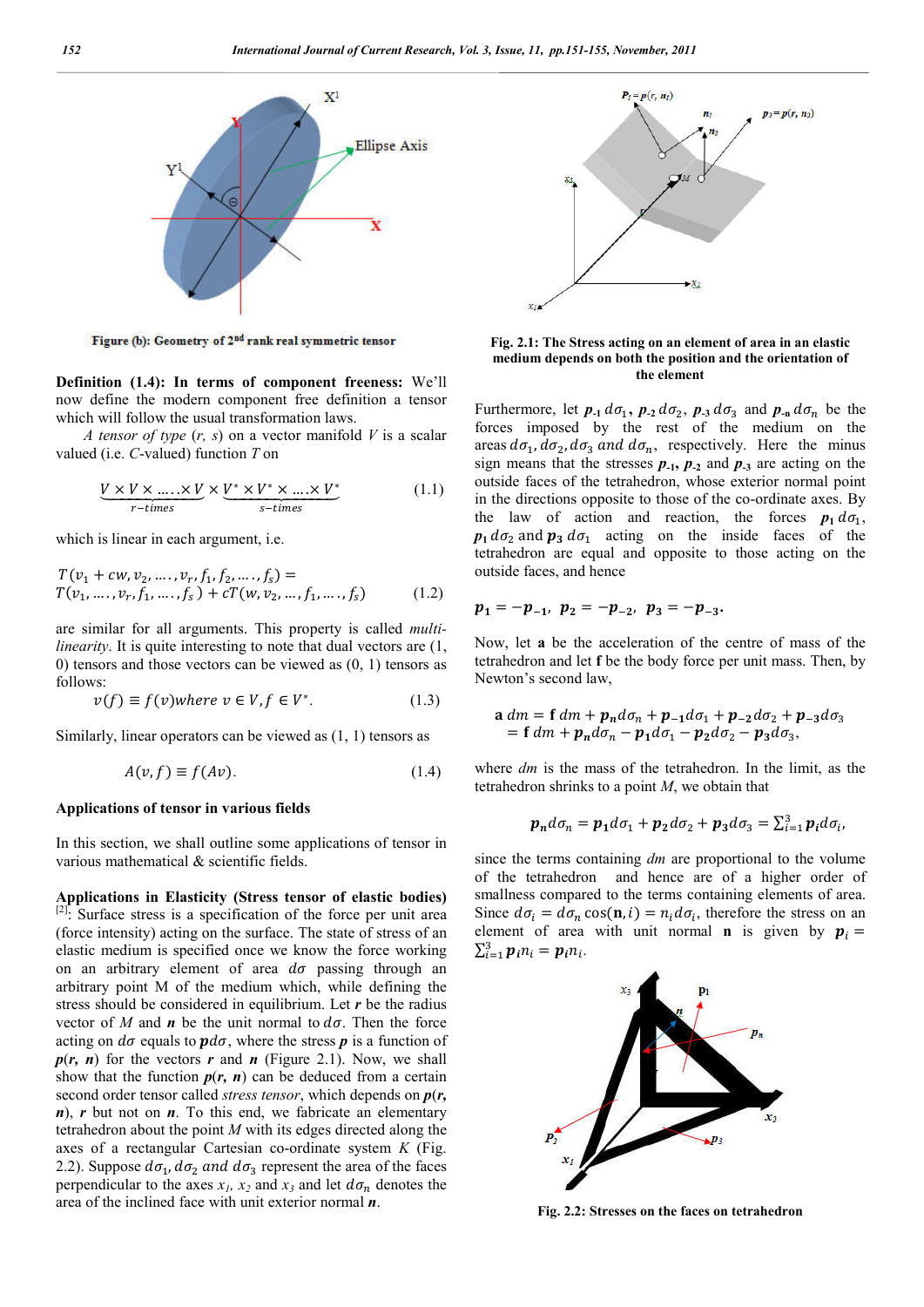Projecting  $p_n$  onto the axes of the system  $K$ , we have

$$
\boldsymbol{p}_{nk} = \boldsymbol{p}_{ik}\boldsymbol{n}_i,
$$

where  $p_{ik}$  ( $i = 1, 2, 3$ ) is a set of nine normal ( $i = k$ ) and tangential  $(i \neq k)$  stresses acting on three orthogonal elements of area at the point *M* (see Fig. 2.3). Although  $p_{ik}$  is independent of the orientation **n** of the area on which the stress acts. These nine quantities, which depend only on the point *M*, allow us to determine  $\mathbf{p}_n$  for arbitrary **n**. Thus the physical quantity with components *pik* called *stress tensor* uniquely specifies the state of stress at every point of the elastic medium.



Fig. 2.3: The stress tensor as a set of three stress vectors  $p_1$ ,  $p_2$ ,  $p_3$ **acting on three orthogonal elements of area. The projections of these vectors onto the co-ordinate axes give the nine components of the stress tensor**

It only remains to verify the tensor character of  $p_{ik}$ . Since, the definition of  $p_{ik}$  involves no restriction on the normal **n**. We can assume without loss of generality that the *i*th axis of the new co-ordinate system *K'* is directed along **n**, so that

 $N=i_i'$  (*K* and *K*<sup>'</sup> have orthonormal bases  $i_1$ ,  $i_2$ ,  $i_3$  and  $i_1'$ ,  $i_2'$ ,  $i_3'$ , respectively). Then projecting **n** onto the *l*th axis of *K* produces

$$
n_l = \mathbf{n}.\, i_l = i'_l.\, i_l = \alpha_{i'l},
$$

where  $\alpha_{i'i}$  is the cosine of the angle between the *i*th axis of *K*<sup>'</sup> and the *l*th axis of *K*, and hence

$$
\boldsymbol{p}_n \equiv \boldsymbol{p}_i{}^{'} = \boldsymbol{p}_l n_{l} = \alpha_{i'l} \boldsymbol{p}_l = \alpha_{i'l} \boldsymbol{i}_m p_{lm}.
$$

Eventually, projecting  $p_i'$  onto the *k*th axis of  $K'$ , we obtain

$$
\boldsymbol{p}_i' \boldsymbol{i}_k' = \alpha_{i'l} (\boldsymbol{i}_m \cdot \boldsymbol{i}_k') p_{lm} \quad \text{Or}
$$

$$
\boldsymbol{p}_{i\boldsymbol{k}'} = \alpha_{i'l} \alpha_{k'm} p_{lm}.
$$

Comparing the last equation with the standard equation of transformation of the second rank tensor, which is given by  $A'_{ik} = \alpha_{i'i} \alpha_{k'm} A_{lm}$ . Hence we observe that  $p_{ik}$  transforms like a second order tensor, as it is required.

**Deformation tensor of elastic bodies** [2]:Let A and B be the two vicinal points of an elastic body. Due to deformation in elastic body points A and B changes to  $A'$ ,  $B'$ . Let  $A$  and  $B$ have radius vectors **r** and **r**+ $\Delta$ **r**, while *A*'and *B*' have radius vectors  $\mathbf{r}+\mathbf{u}(\mathbf{r})$  and  $\mathbf{r}+\Delta\mathbf{r}+\mathbf{u}(\mathbf{r}+\Delta\mathbf{r})$ , as shown in figure (2.4). The vectors  $u(r)$  and  $u(r+\Delta r)$  describe the displacement of the points *A* and *B* as a result of the deformation. As shown in figure (2.4), the relative position of the points is given by  $\Delta r$ before the deformation and  $\Delta r' = A'B' = \Delta r + u(r + \Delta r)$  $u(r)$  after the deformation. The change in magnitude of  $\Delta r$ can be found by calculating the quantity  $(\Delta r^i)^2 - (\Delta r)^2$ . Suppose **u** is a adequately smooth function of position, with components  $u_i = u_i(x_i, x_2, x_3)$ .

Then  $\Delta x'_i = \Delta x_i + u_i(x_1 + \Delta x_1, x_2 + \Delta x_2, x_3 + \Delta x_3)$  –  $u_i(x_1, x_2, x_3)$ , Using Taylor's theorem and neglecting terms of the second order of smallness

Or 
$$
\Delta x_i' = \Delta x_i + \frac{\partial u_i}{\partial x_k} \Delta x_k
$$
 (2.1)

Again,  $\Delta x_i' \Delta x_i' = (\Delta r')^2$ ,  $\Delta x_i \Delta x_i = (\Delta r)^2$ , and squaring Equation (2.1), we get

$$
(\Delta r')^2 - (\Delta r)^2 = 2 \frac{\partial u_i}{\partial x_k} \Delta x_i \Delta x_k + \frac{\partial u_i}{\partial x_k} \frac{\partial u_i}{\partial x_l} \Delta x_k \Delta x_l
$$
  
= 
$$
\left[ \frac{\partial u_i}{\partial x_k} + \frac{\partial u_k}{\partial x_i} + \frac{\partial u_l}{\partial x_i} \frac{\partial u_l}{\partial x_k} \right] \Delta x_i \Delta x_k = 2 u_{ik} \Delta x_i \Delta x_k,
$$
  
where  

$$
u_k = 1 \left[ \frac{\partial u_i}{\partial x_k} + \frac{\partial u_k}{\partial x_k} \frac{\partial u_l}{\partial x_k} \right]
$$
 (2.2)

where

$$
u_{ik} = \frac{1}{2} \left[ \frac{\partial u_i}{\partial x_k} + \frac{\partial u_k}{\partial x_i} + \frac{\partial u_l}{\partial x_i} \frac{\partial u_l}{\partial x_k} \right]
$$
(2.2)

Thus, the change in the distance between any two points of the elastic body is uniquely expressed by the quantity  $u_{ik}$ , which can be transformed to a new co-ordinate frame system *K'* to obtain the following:



**Fig. 2.4: Deformation of an elastic body**

It follows from the transformation law  $x_i = \alpha_{k'i} x_k + x_{i0}$ explaining the transformation from *K'* back to the old coordinate frame system *K* and  $x_{i0}$  are the co-ordinates of the new origin in the old system, while

$$
\alpha_{k'i} = \frac{\partial x_i}{\partial x'_k}.\tag{2.3}
$$

The repeated use of transformation law, Eq. (2.3) and the chain rule for the partial derivation, we obtain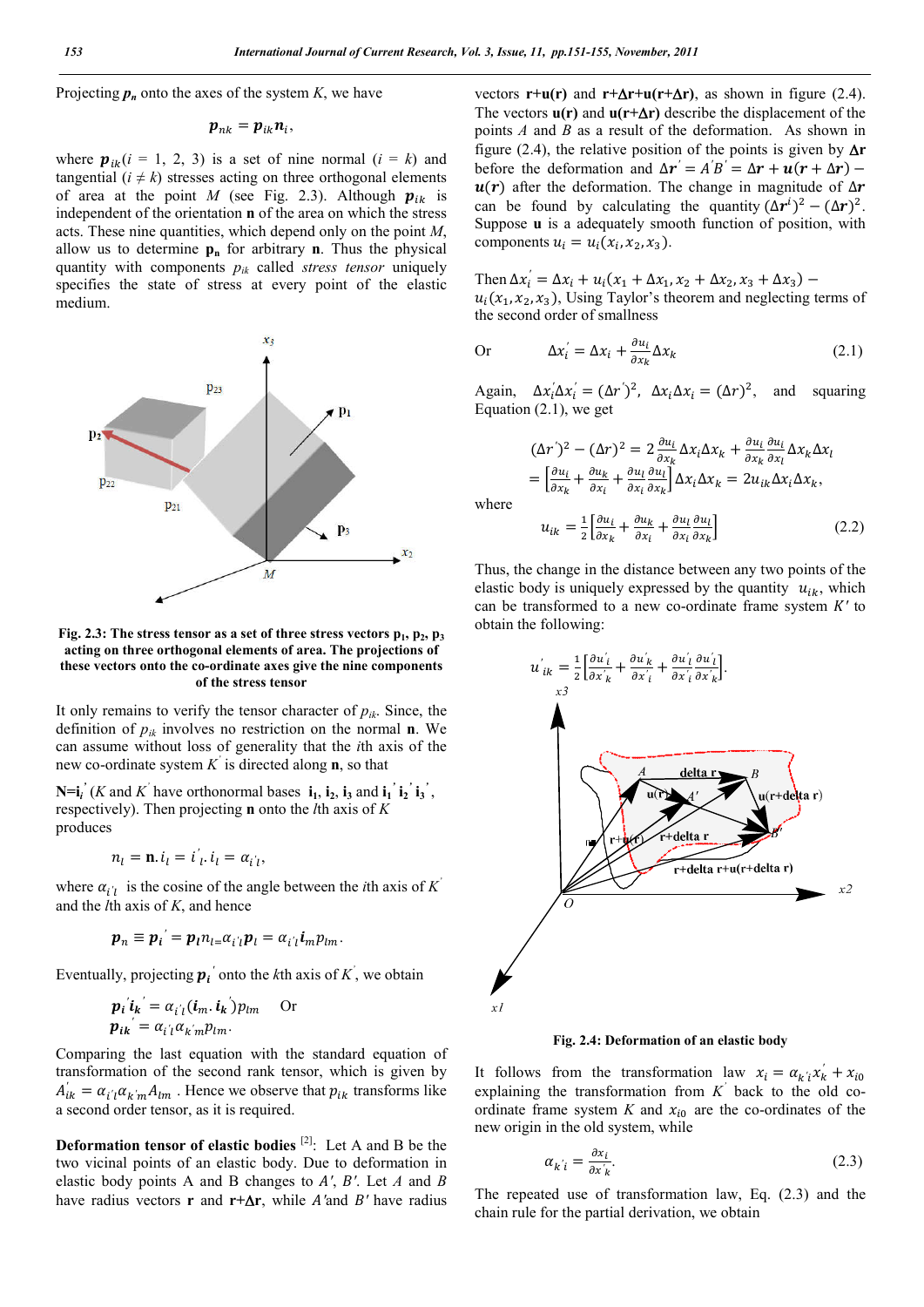$$
u'_{ik} = \frac{1}{2} \left[ \frac{\partial}{\partial x_m} \left( \alpha_{i'm} u_m \right) \frac{\partial x_n}{\partial x_k} + \frac{\partial}{\partial x_m} \left( \alpha_{k'n} u_n \right) \frac{\partial x_m}{\partial x_i} + \frac{\partial}{\partial x_m} \left( \alpha_{i'r} u_r \right) \frac{\partial x_m}{\partial x_i} \frac{\partial}{\partial x_n} \left( \alpha_{i's} u_s \right) \frac{\partial x_n}{\partial x_k} \right]
$$
  
\n
$$
= \frac{1}{2} \left( \alpha_{i'm} \frac{\partial u_m}{\partial x_n} \alpha_{k'n} + \alpha_{k'n} \frac{\partial u_n}{\partial x_m} \alpha_{i'm} + \alpha_{i'r} \frac{\partial u_r}{\partial x_m} \alpha_{i'm} \right)
$$
  
\n
$$
= \alpha_{i'm} \alpha_{k'n} \frac{1}{2} \left( \frac{\partial u_m}{\partial x_n} + \frac{\partial u_n}{\partial x_m} + \delta_{rs} \frac{\partial u_r}{\partial x_m} \frac{\partial u_s}{\partial x_n} \right)
$$
  
\n
$$
= \alpha_{i'm} \alpha_{k'n} \frac{1}{2} \left( \frac{\partial u_m}{\partial x_n} + \frac{\partial u_n}{\partial x_m} + \frac{\partial u_r}{\partial x_m} \frac{\partial u_s}{\partial x_n} \right),
$$
  
\ni.e.  $u'_{ik} = \alpha_{i'm} \alpha_{k'n} u_{mn}$ 

It follows that  $u_{ik}$  is a second rank tensor as evident from the transformation law of second rank tensor. In the linear theory of elasticity, the terms, such as  $\frac{\partial u_l}{\partial x_i}$  $\partial u_l$  $\frac{\partial u_l}{\partial x_k}$  are dropped and due to this Eq. (2.2) will have the only term as  $u_{ik} = \frac{1}{2} \left[ \frac{\partial u_i}{\partial x_k} \right]$  $\frac{\partial u_i}{\partial x_k} + \frac{\partial u_k}{\partial x_i}$ .

Applications of tensors in Electro-Dynamic<sup>[4]</sup>(Maxwell **Stress Tensor)**: While considering the conservation of total momentum (mechanical plus electromagnetic) in electrodynamics one comes upon the symmetric second rank *Maxwell stress tensor*, defined in (2, 0) form as

$$
T_{(2,0)} = \boldsymbol{E} \otimes \boldsymbol{E} + \boldsymbol{B} \otimes \boldsymbol{B} - \frac{1}{2} (\boldsymbol{E} \cdot \boldsymbol{E} + \boldsymbol{B} \cdot \boldsymbol{B}) g,
$$

where the sign  $\hat{\otimes}$  is used for tensor product and *E*, *B* are the dual vector versions of the electric and magnetic fields respectively. *T* can be described as *T* (*v, w*) which produces the rate at which momentum in the *v*- direction flows in the *w*direction. In terms of components, we can write the above expression as follows:

$$
T_{ij} = E_i E_j + B_i B_j (\mathbf{E} \cdot \mathbf{E} + \mathbf{B} \cdot \mathbf{B}) \delta_{ij},
$$

which is the crucial expression often seen in classical electrodynamics

**The electro-magnetic field tensor**: In relativistic electrodynamics, the electric and magnetic field vectors are properly observed as components of a second rank anti-symmetric tensor *F*, the electro-magnetic field tensor which is defined as

$$
F_{[2,0]} \equiv F^{ij} = \begin{vmatrix} 0 & E_x & E_y & E_z \\ -E_x & 0 & -B_z & B_y \\ -E_y & B_z & 0 & -B_x \\ -E_z & -B_y & B_x & 0 \end{vmatrix}
$$

The Lorentz force law  $\frac{dp^{\mu}}{d\tau} = qF^{\mu}_{\vartheta}v^{\vartheta}$ , where  $p = mv$  is the 4momentum of a particle,  $\nu$  is its proper velocity and  $q$  its charge, can be re-written without components as  $\frac{dp}{dt} =$  $qF_{[1,1]}(v)$  which just evokes that the proper force on a particle is given by the action of the field tensor on the particle's proper velocity.

### **Strain Green's Tensors & Their Significance to Seismology [3]:**

**Fundamental Aspect**: The approaches of Green's function are extensively used in the modeling of seismic wave forms. Seismic waveforms of finite frequency carry a great deal of information on earthquake sources and earth structure and hence the numerical waveform modeling tools provide the wave field solutions caused by earthquake sources that are either point or distributed moment tensors. They can also suggest the *Green's functions*, the wave fields from unit impulsive point force that are very useful in the seismic study. Green's functions are mainly very helpful in improving the computational efficiency when there is a need to calculate the waveforms for the same source. In calculating the waveforms from the source of earthquake, described by moment tensors, it is in fact the spatial gradients of the Green's tensors that are directly used. Strain Green's Tensors: In seismology, the strain Green's tensor is often used to describe the deformation of the earth medium caused by seismic wave-generated displacement field and is linearly related to the stress field by the constituted law. It is a second order symmetric tensor defined in terms of the spatial-gradient elements of the displacement vector:

$$
\varepsilon(\mathbf{r},t) = \frac{1}{2} \left[ \{ \nabla \mathbf{u}(\mathbf{r},t) \} + \{ \nabla \mathbf{u}(\mathbf{r},t) \}^T \right]. \tag{2.4}
$$

Similar to the definitions, we can form a third order tensor by using the spatial gradient elements of the second order Green's tensor:

$$
\boldsymbol{H}(\boldsymbol{r},t;\,\boldsymbol{r}_s) = \frac{1}{2} \left[ \{ \nabla \boldsymbol{G}(\boldsymbol{r},t;\,\boldsymbol{r}_s) \} + \{ \nabla \boldsymbol{G}(\boldsymbol{r},t;\,\boldsymbol{r}_s) \}^T \right]. \tag{2.5}
$$

In Eq. (2.7),  $r_s$  is the source location of the Green's tensor, the spatial gradient operator acts on the field co-ordinate **r**, and the notation  $\{\cdot\}^T$  indicates the transposition of the first two indices of a third order tensor, that is  $\{H_{ini}\}^T = H_{nii}$ . In components form, Eq. (2.5) can be written as

$$
H_{inj}(\mathbf{r}, t; \mathbf{r}_s) =
$$
  

$$
\frac{1}{2} [\partial_i G_{jn}(\mathbf{r}, t; \mathbf{r}_s) + \partial_j G_{in}(\mathbf{r}, t; \mathbf{r}_s)].
$$
 (2.6)

This third rank tensor represents the strain associated with the Green's tensors and we call it the *strain Green's tensor (SGT)*. The (*SGT*) is symmetric with respect to its first pair index and therefore it has only eighteen independent elements. In seismology, many expressions involve the spatial gradient of the Green's tensor instead of Green's tensor itself; as a result, the (*SGT*) defined in the equations (2.7) and (2.8) is a often more immediately used quantity and making it available can frequently improve the efficiency in numerical calculations. For instance, the displacement field from a point doublecouple earthquake source can be expressed as <sup>[1]</sup>:

$$
u_n(\mathbf{r}, t; \mathbf{r}_s) = \partial^s_i G_{nj}(\mathbf{r}, t; \mathbf{r}_s) M_{ji}, \tag{2.7}
$$

where **M** is the moment tensor and the superscript *S* to the gradient operator indicates that it acts on the source coordinates. Taking the symmetry of the moment tensor into account and applying the reciprocity of the Green's tensor, equation (2.7) can be written as: